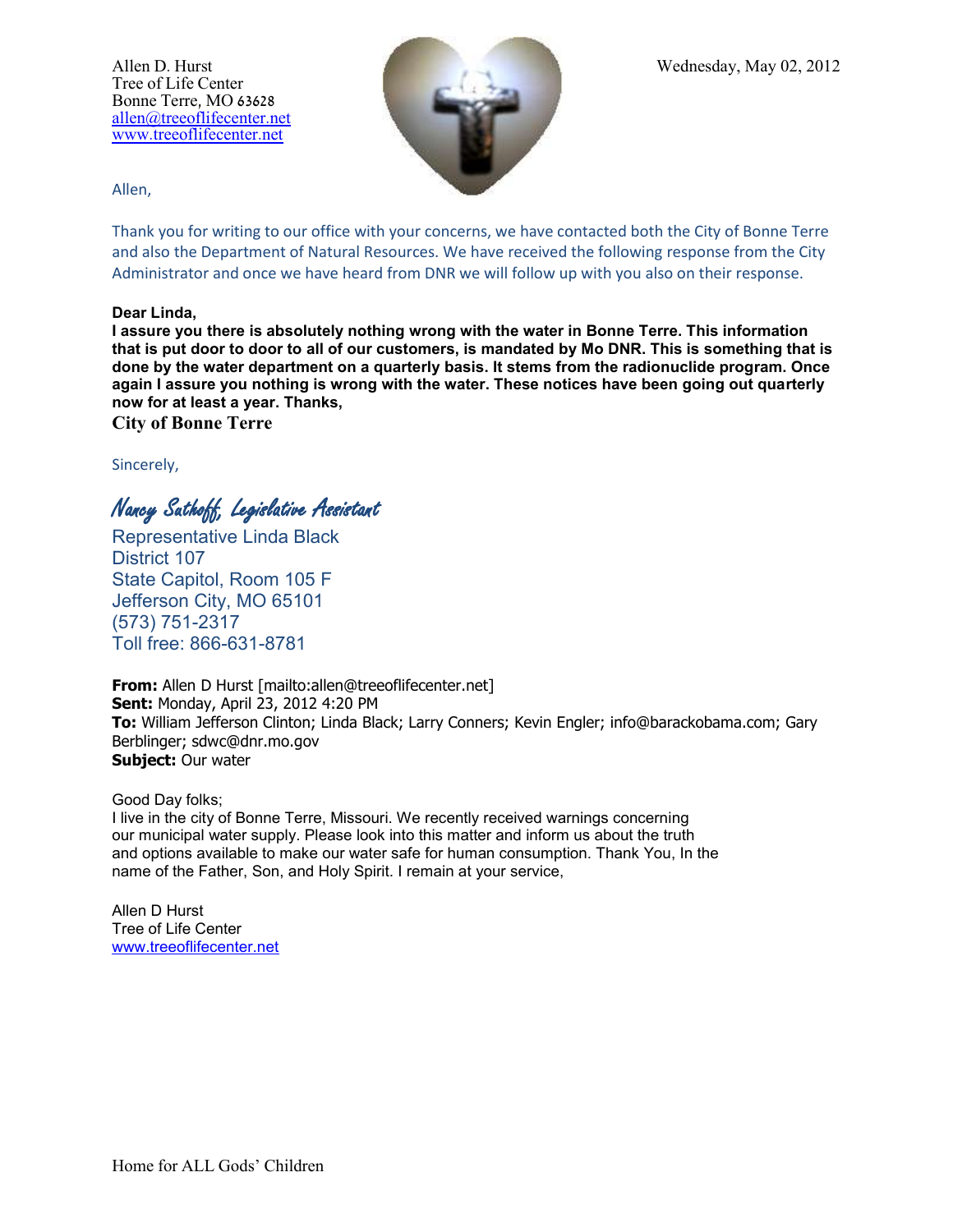Tree of Life Center Bonne Terre, MO 63628 [allen@treeoflifecenter.net](mailto:allen@treeoflifecenter.net) [www.treeoflifecenter.net](http://www.treeoflifecenter.net/)



Mr. Hurst,

Our office has checked with the Department of Natural Resources regarding the quality and safety of Bonne Terre's water system. Following is their response. If you have any questions, please let us know.

We do appreciate you contacting our office with your concerns.

Sincerely,

Nancy Suthoff, Legislative Assistant

Representative Linda Black District 107 State Capitol, Room 105 F Jefferson City, MO 65101 (573) 751-2317 Toll free: 866-631-8781

## Mr. Hurst,

Thank you for your request for information on the drinking water at Bonne Terre. I am the coordinator of radionuclide testing in drinking water for Missouri. The City recently sent a notice to customers concerning radioactivity (gross alpha emitters and Radium) in the drinking water.

First, let me tell you about these contaminants. Radium and alpha emitters are both naturally occurring contaminants derived from the rock layers that water is drawn from at Bonne Terre's three wells. Alpha emitters are at acceptable levels but radium (Radium-226 and Radium-228 combined) are at 6.9, 7.0, and 7.3 picocuries per liter (pCi/L). Anything above 5.0 pCi/L is above the maximum contaminant level (MCL) and requires the city to take measures to reduce the level below the MCL. A pCi is equal to a trillionth of a gram of radium. Water containing radium at 5.0 pCi/L is thought to increase the chances of contracting cancer by one in one million. EPA calculations tell us that if a population of 10,000 people drink 2 liters of water per day for 70 years we would expect one extra cancer in that population. Thus the threat from the levels of radium in Bonne Terre's water is very small.

A common water softener in good working order will take out up to 95% of radium in the water. There are other types of home treatment devises that will also lower levels of radium.

The city is cooperating with DNR staff to come up with a viable, affordable treatment technique to remove radium but are required to keep notifying the public concerning the contamination on a quarterly basis until the problem is fixed. I might add that all of the available treatments are going to be expensive for the city.